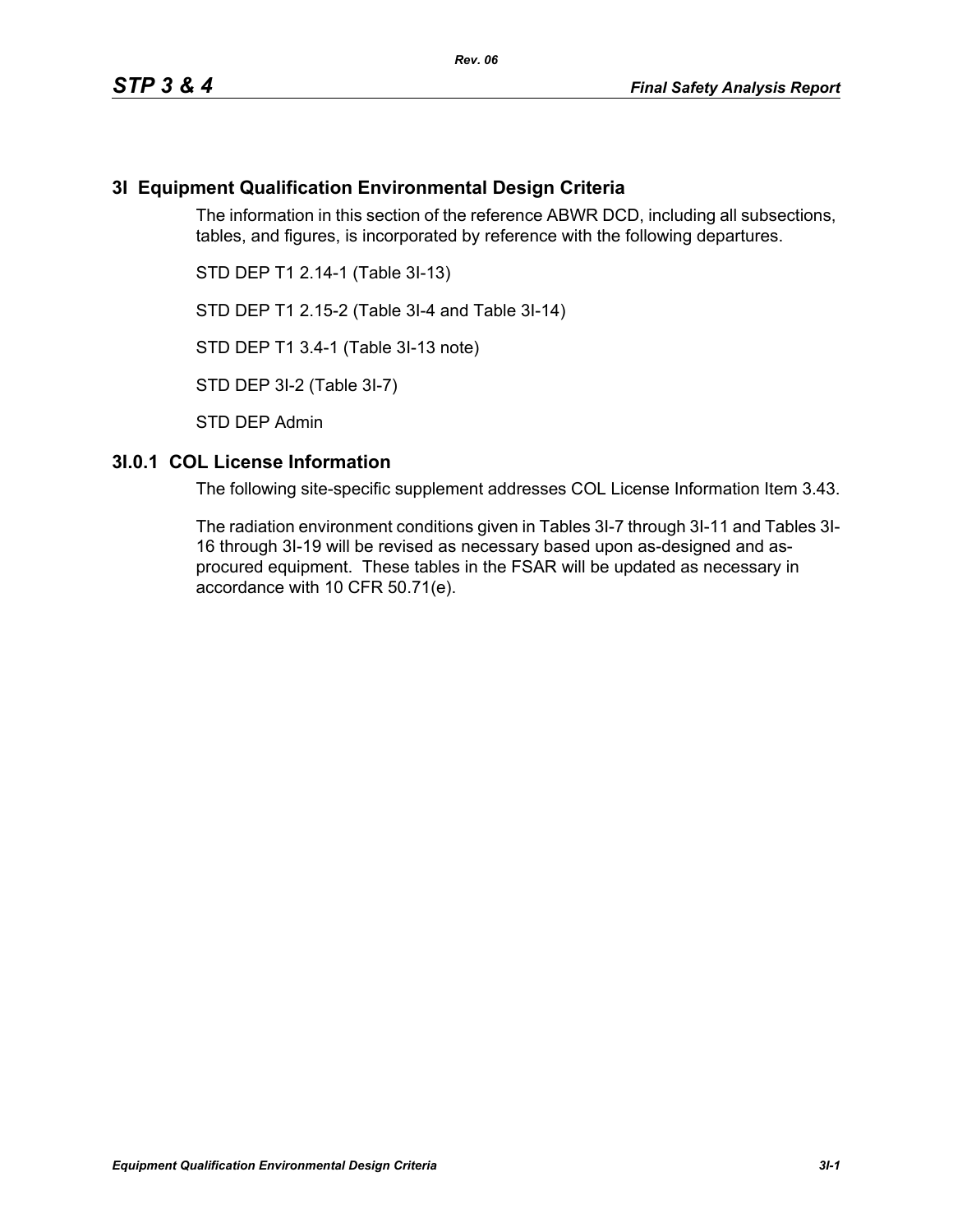# **Table 3I-4 Thermodynamic Environment Conditions Inside Reactor Building (Outside Secondary Containment) Plant Normal Operating Conditions**

| <b>Plant Zone/Typical Equipment</b>        | Pressure <sup>1</sup><br>kPaG | <b>Temperature</b><br>°C | <b>Relative</b><br><b>Humidity</b> |  |
|--------------------------------------------|-------------------------------|--------------------------|------------------------------------|--|
|                                            |                               | Max 50 60                | Max 90                             |  |
| Diesel generator rooms [Figs. 1.2-8/9.5-6] |                               | Min 10                   | Min 10                             |  |

# **Table 3I-13 Thermodynamic Environment Conditions Inside Reactor Building (Secondary Containment) Plant Accident Conditions1 (Continued)**

|                                                                                                                                                                                                           |                                                     |                                     | Time <sup>*</sup>            |                          |                   |
|-----------------------------------------------------------------------------------------------------------------------------------------------------------------------------------------------------------|-----------------------------------------------------|-------------------------------------|------------------------------|--------------------------|-------------------|
| <b>Plant Zone/Typical Equipment</b>                                                                                                                                                                       |                                                     | 1(h)                                | 6(h)                         | 12(h)                    | $100$ (day)       |
| IFCS <sup>6</sup> valves including<br>Jeolation valve (recombiner<br><del>isolation valve necomplife</del><br>instrument, controls), electrical<br>equipment (power source<br>cables)[Figs. 1.2 8/6.2 40] | Temperature (°C)<br>Pressure (kPaG)<br>Humidity (%) | 420<br>$102.97^{3}$<br><b>Steam</b> | 420<br>$402.97^{3}$<br>Steam | 66<br><u>3.43</u><br>400 | 66<br>0<br>90 max |

4. *Safety-related motor control centers, power centers, metal clad switchgear, and remote multiplexing units* digital logic controllers *in the reactor building are located outside the secondary containment in the emergency electrical equipment rooms.*

### **Table 3I-14 Thermodynamic Environment Conditions Inside Reactor Building (Outside Secondary Containment) Plant Accident Conditions**

| <b>Plant Zone/Typical Equipment</b>       | Pressure <sup>1</sup><br>kPaG | <b>Temperature</b><br>°C | <b>Relative</b><br><b>Humidity</b> |  |
|-------------------------------------------|-------------------------------|--------------------------|------------------------------------|--|
|                                           |                               | Max 50 60                | Max 90                             |  |
| Diesel generator room [Figs. 1.2-8/9.5-6] |                               | Min 10                   | Min 10                             |  |